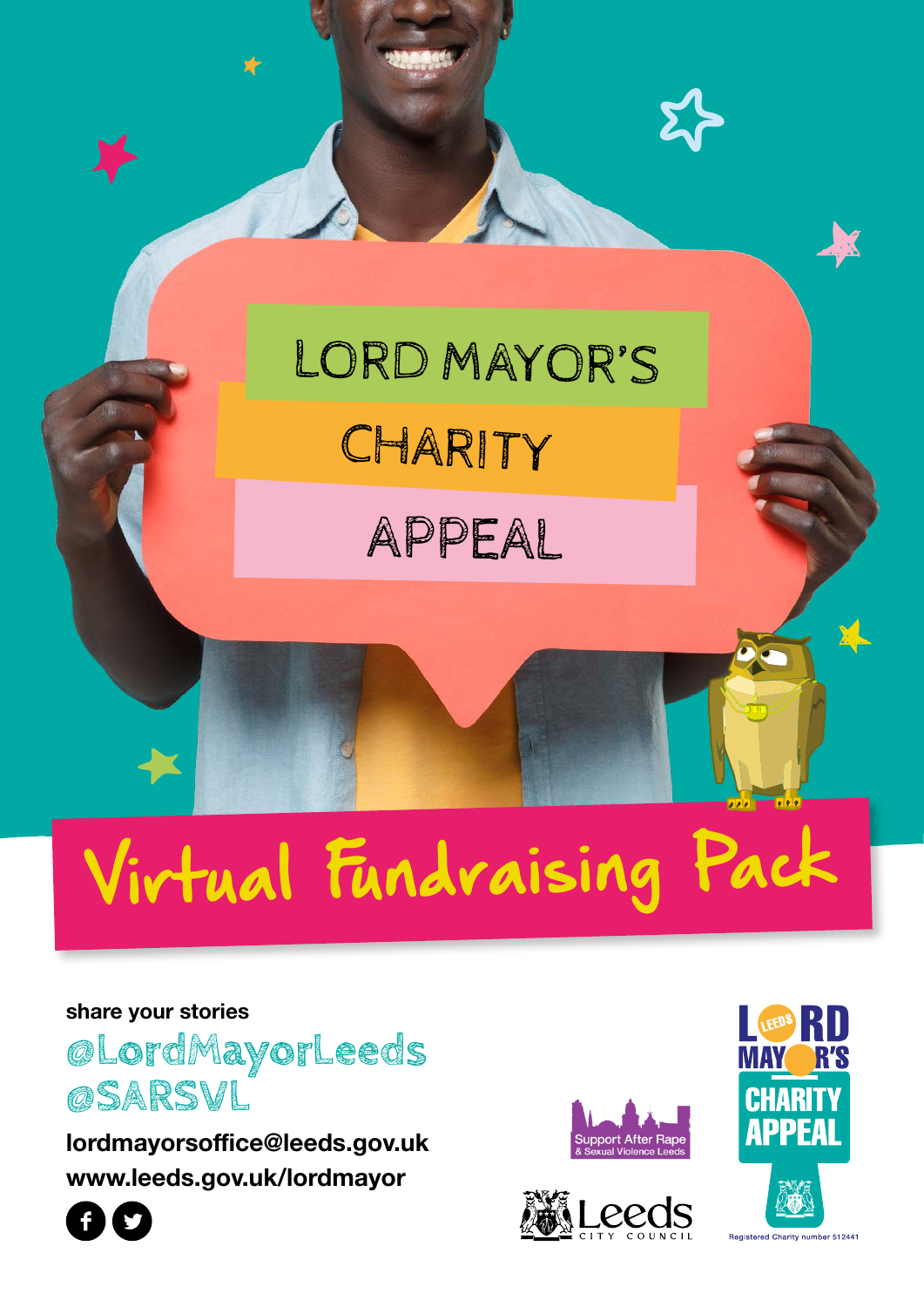#### **Lord Mayor's Charity Appeal** Councillor Eileen Taylor

Every year, each Lord Mayor chooses a Leeds based charity close to their heart to champion during their year in office. This year's Lord Mayor, Councillor Eileen Taylor, has selected **SARSVL** (Support After Rape and Sexual Violence Leeds) as her chosen charity.

Due to the COVID-19 pandemic, fundraising events and activities haven't been able to go ahead as they usually would due to government restrictions. That's why this year we have created a virtual fundraising pack to enable people to fundraise from the comfort and safety of their own homes.



#### **SARSVL** Support After Rape and Sexual Violence Leeds

All proceeds from the fundraising activities that take place will be given to the Lord Mayor's chosen charity, SARSVL. Whether you decide to host a virtual quiz, take on a fitness challenge or throw a virtual pizza night for friends and family, we can't thank you enough for your support. However you choose to get involved, by raising funds for the Lord Mayor's charity appeal, you will enable SARSVL to be there for survivors of sexual violence and abuse at the time they're ready to seek support.

In what has been an incredibly difficult and challenging year for charities, your support is vital in helping SARSVL to continue the essential work they do day in, day out.

Thank you so much!



Visit www.supportafterrapeleeds.org.uk or email info@sarsvl.org.uk **O** www.facebook.com/SARSVL @ @SARSVL SARSVL registered charity No. 1139555.



# 10 safe ways to fundraise from home

**This fundraising pack includes ten fun and exciting ways you can safely raise money for the Lord Mayor's charity appeal from the comfort of your own home.**

VIRTUAL BAKE OFF |  $\mathbb{Z}$  | VIRTUAL QUIZ

Why not get your family and friends involved in a virtual bake off. Set a challenge of baking and decorating a cake within a limited time frame. Ask participants for a donation to take part in the event.



You're the quiz master. Put together 20 questions and invite your friends and family to take part over video call by making a donation to play.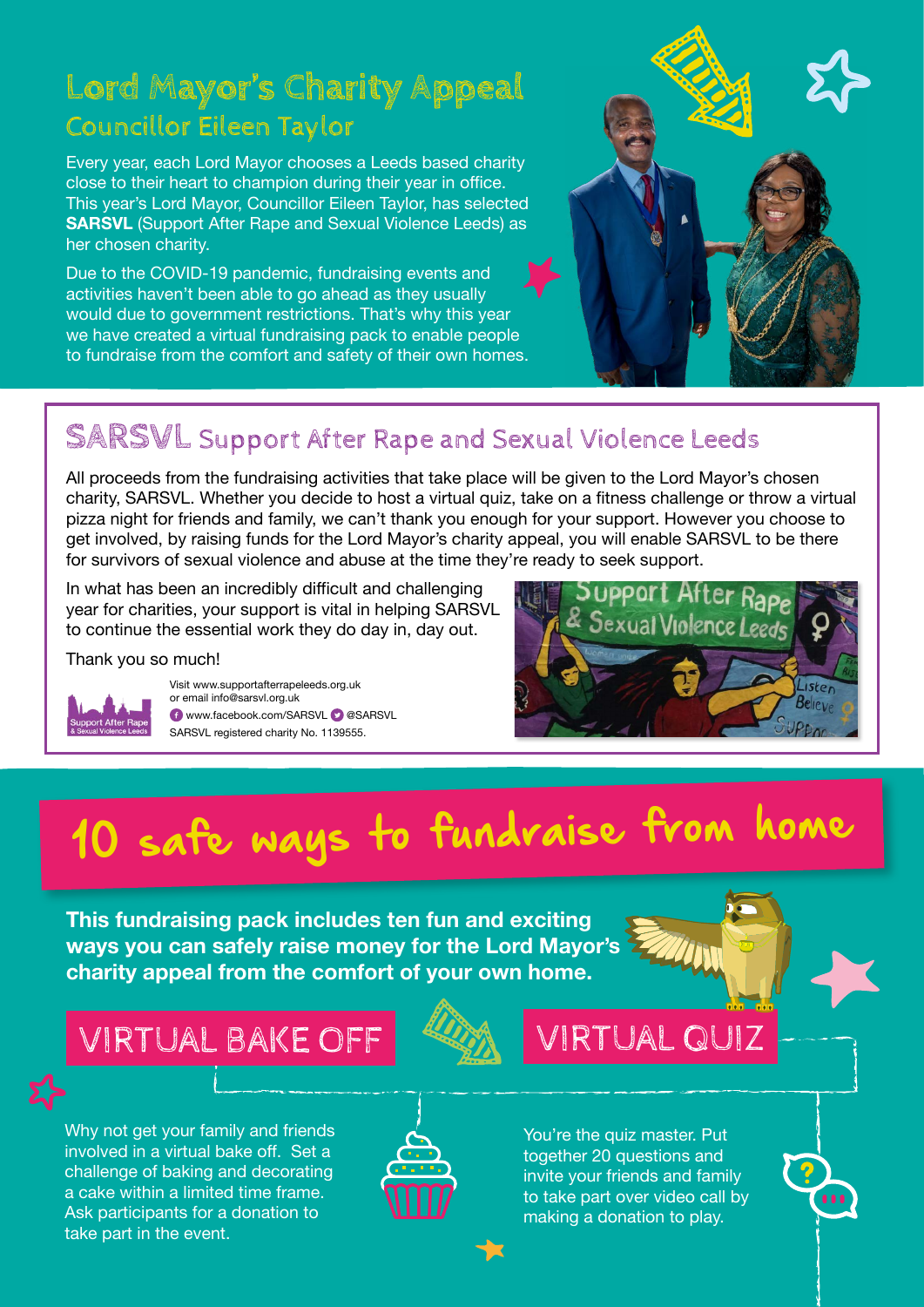#### FITNESS CHALLENGE VIRTUAL

Pick an exercise to do every day for a month - anything from jumping jacks to press ups - and see if your family and friends will kindly sponsor you.



### SCAVENGER HUNT

Host your own scavenger hunt around the house on video call, inviting friends and family to hunt down the same list of items in their own homes. Ask for a donation to take part.

### RUN A VIRTUAL CLASS

Teach your friends something new, like online yoga, a language or cooking class. Ask for a donation in return.





#### VIRTUAL GIG

If you have a musical talent, host your own online gig, inviting friends and family to join by making a donation.



#### MOVIE NIGHT

For all the film fanatics out there, find a movie all your friends can access then go to town making your own home cinema. PJs and snacks encouraged! Send the **[JustGiving](https://www.justgiving.com/)** link round after the film.





### VIRTUAL CRAFTERNOON

VIRTUAL PIZZA NIGHT Roll up your sleeves and get together with friends for a (virtual) crafternoon. Individuals can donate to get involved, whether it's tie-dyeing, knitting, embroidery or your very own creative pursuit.



Host your very own pizza night with friends and family over video call. Cook up (or order in) your favourite pizza and enjoy a night of good food and laughter with loved ones. Send the **[JustGiving](https://www.justgiving.com/)** link round during the night.



#### VIRTUAL BOOK CLUB

Take your book club online or set up your own online book club. Donate the money that you would've spent on drinks and snacks to the Lord Mayor's charity appeal.